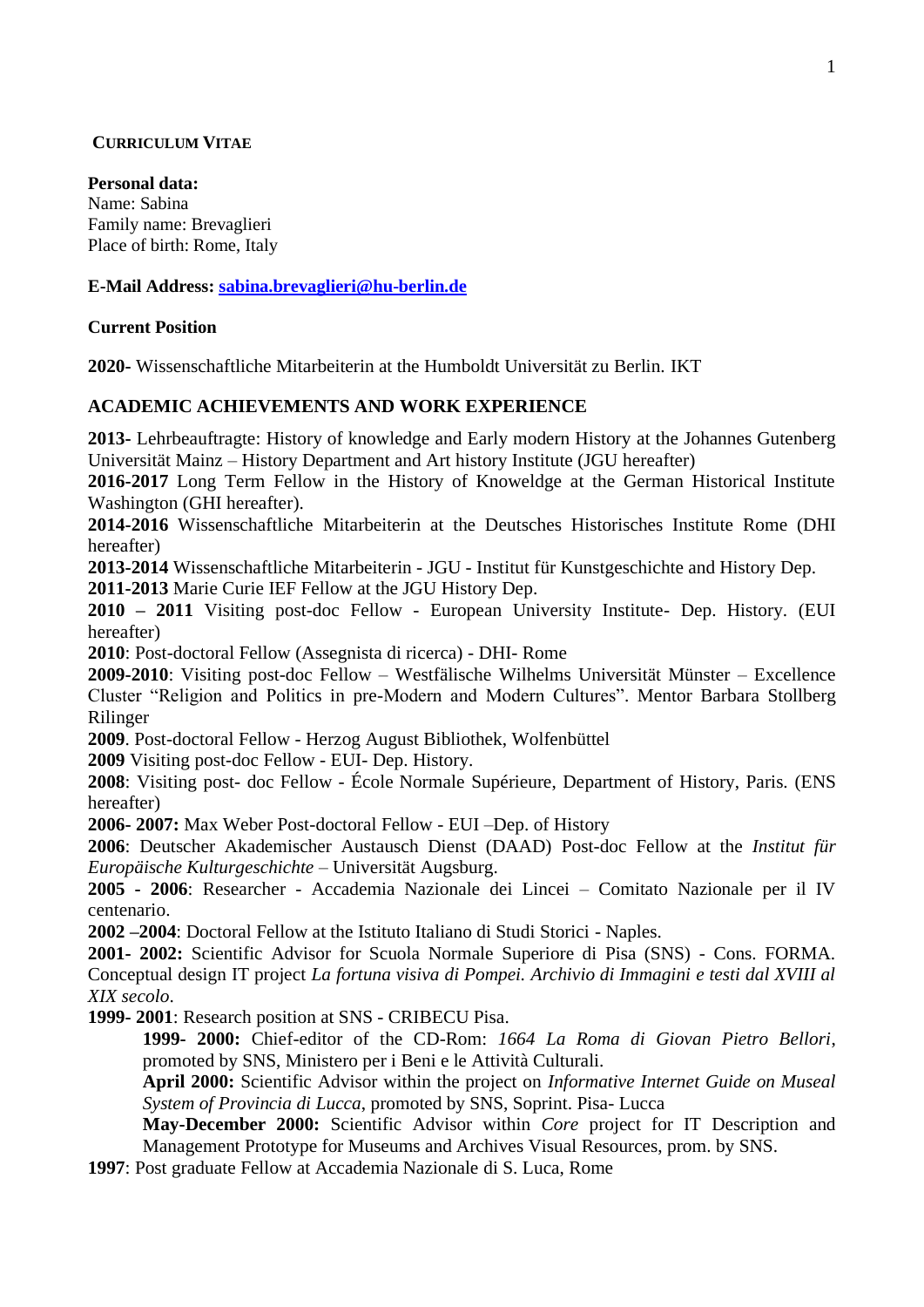## **EDUCATION**

**2001-2005**: University of Florence. PhD in Early Modern History. Title: *L'Accademia dei Lincei e il libro: editoria e cultura a Roma all'inizio del seicento*. Supervisor: Renato Pasta. Jury: Ottavia Niccoli (Univ. of Trento); R. Pasta (Univ. of Florence); Giuseppe Olmi (Univ. of Bologna).

**1996-2001**: University of Rome 'La Sapienza'. (post-graduated) Diploma with distinction (70/70 cum laude) in *Medieval and Early Modern Art History* - 'Scuola di Specializzazione in storia dell'arte medievale e moderna' (three years). Thesis title *La galleria di Francesco Albani a palazzo Verospi: storia di una committenza nella Roma del Seicento*. Supervisor: Marisa Dalai

**1998-1999**: Scuola Normale Superiore - Pisa – International Master on *Management and Communication of Cultural Heritage* (Full grant) Specialization: ICTs and Humanities. Supervisor Paola Barocchi.

**1995**: University of Rome 'La Sapienza'. Graduated with distinction (110/110 cum laude) in Humanities- History of Art. 'Tesi di laurea': *Salomè e Giuditta a mezza figura: iconografie femminili a confronto nella pittura veneta del Cinquecento*. Advisor: Augusto Gentili.

## **MEMBERSHIP AND COLLECTIVE PROJECTS**

**2017-** Member of the "Comitato di Direzione" of the international peer-reviewed journal *Quaderni Storici*, Bologna, Il Mulino. QS

**2008-2017** Member of the scientific board of the international peer-reviewed journal *QS*.

**2014-** Member of the Research Group AG *Biblioteche romane, cultura europea, altri mondi*, coordinated by Maria Antonietta Visceglia - University La Sapienza, Rome

**2011-2017** Interdisciplinary working group Coordinator *Italien in der Frühe Neuzeit*, JGU- History dep.

**2011-2015** Member of the Research Group *Natural Histories and World cities. Madrid, Rom Mexico (1500-1650)* JGU Mainz - EHESS Paris – CSIC Barcelona –Universität Genf

**2010-2012** Scientific advisor of the project Fondo Johannes Faber. Accademia Nazionale dei Lincei. Biblioteca Nazionale dei Lincei e Corsiniana (in cooperation with Marco Guardo)

**2009-**Member of the *Società Italiana per la Storia dell'Età Moderna* (SISEM)

**2011-2012** Scientific board website *Storia Moderna. Risorse online per la Storia moderna* - "Concorsi e Borse di Studio".

**2005-2009** Member of the international project (Paris, CNRS-EUI Florence) *La culture scientifique a Rome à l'age moderne*. Coordinator Antonella Romano

**1997-2001**: Member of the scientific board of the project *Vita e immagine della donna tra Rinascimento e Controriforma*, University of Florence - Syracuse University - Museum Uffizi.

**1995 - 2001**: Member of the research Group "Pentafillo" - *Women and Gender History* research group, Univ. of Florence - Syracuse Univ., Florence

## **CONFERENCES AND WORKSHOPS**

#### **Convener - Scientific Design and Organization**

**Februar 10th -11th 2017 German Historical Institute Washington** International Conference, Convener (with E. Engel) *Mapping Entanglements. Dynamics of Missionary Knowledge and "Materialities" across Space and Time (16th - 20th centuries)*, financed by DFG: Deutsche Forschungsgemeinschaft, GHI-Washington and DHI Rome

**December 2014 Université de Genève,** Convener International Workshop (with E. Andretta, José Pardo Tomas, Antonella Romano), *Maîtres du corps et interprètes de la nature: médecins, histoires naturelles et villes-mondes (Rome, Madrid, Mexico 1500-1650)*, Genève, Institut Éthique, Histoire, Humanités.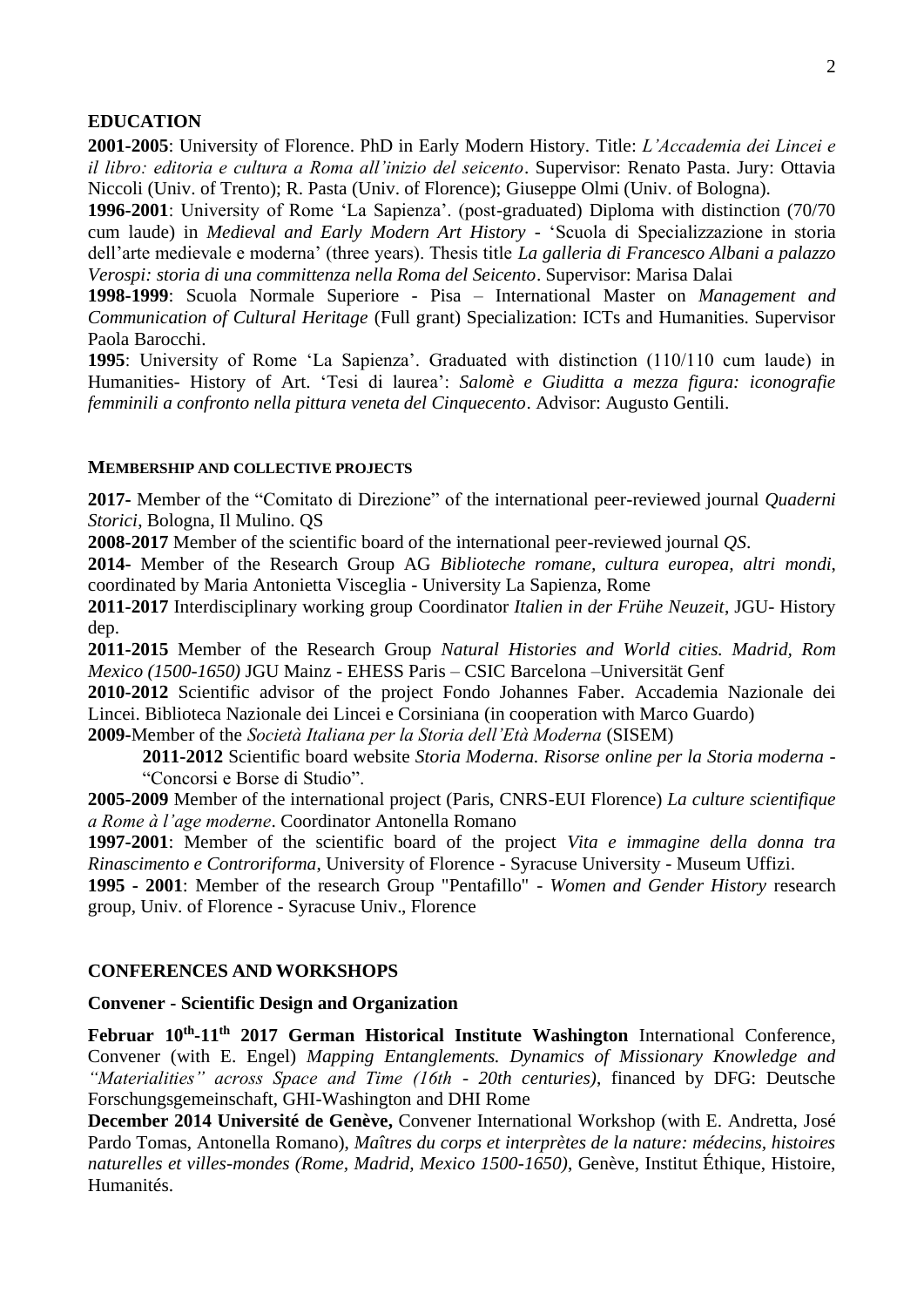**September 2013**. **Ludwig Maximilian Universität München**. Panel Coordinator (with M. Schnettger): *Saperi*. *Praktiken der Wissensproduktion und Räume der Wissenszirkulation zwischen Italien und dem Deutschen Reich im 17. Jahrhundert*. In the AGFNZ-*Tagung Praktiken der Frühen Neuzeit*, Convenor A. Brendecke. (Language : German)

**July 2013 Durham University**. Panel Coordinator (with Irene Fosi) *Spaces of Knowledge between Rome and the Holy Roman Empire: "Tracking and tracing" Johannes Faber´s networks (1598 - 1629).* in the *17th-Century Studies Conference*: *Intellectual Networks in the Long Seventeenth Century*, organized by Institute of Medieval and Early Modern Studies

**June 2013 Leibniz Institut für Europäische Geschichte (IEG) – Mainz**. Convenor, International Workshop, *Natural Histories and World cities. Madrid, Rom Mexico between comparison and entanglement (1500-1650)*.

**Mai 2012 European University Institute, Florence** Convenor (with Antonella Romano) International Workshops: *Tracing knowledge, making science: a global approach to Renaissance*.

**September 2010**: **SISEM – Arezzo** Panel Coordinator: *Saperi in movimento nell´Europa dell´età moderna: la circolazione come 'sito' della conoscenza scientifica* in *Attraverso La Storia. Seminario di giovani studiosi e studiose di Storia dell'età moderna*.

**March 2008**: **Ecole Normale Superieure, Paris**. Convenor (with Laurent Pinon ENS) international workshop *Entre bibliothèques idéelles et bibliothèques réelles: livres et culture scientifique dans l'age moderne*,

## **Conference and Papers (Invitations and participations)**

**April 2020 La Sapienza Università di Roma.** Dep.. seminar SARAS (Storia, Antropologia, Religioni, Arte Spettacolo), *Lorenzo Pignoria*, organised by Sergio Botta. Paper *La Roma barocca di Lorenzo Pignoria. La grandezza della città fra vecchi e nuovi mondi* 

**February 2020 La Sapienza Università di Roma.** Interdisciplinary dep. seminar SARAS (Storia, Antropologia, Religioni, Arte Spettacolo), *Definire il confine*, organised by Elisabetta Corsi and Emmanuel Betta, Paper *Libri, biblioteche e oggetti/frontiera: viaggi missionari e azione in presenza in Cina e a Roma nel Seicento*, with Noel Golvers (Katholieke Universiteit Leuven)

**January 2020 [Societat Catalana d'Història de la Ciència i de la Tècnica, Barcelona](https://it-it.facebook.com/SCHCienciaTecnica/?ref=page_internal)** Book presentation seminar *[Natural desiderio di sapere. Roma barocca fra vecchi e nuovi mondi](https://it-it.facebook.com/SCHCienciaTecnica/?ref=page_internal)*, [organized by Emma Sallent del Colombo.](https://it-it.facebook.com/SCHCienciaTecnica/?ref=page_internal)

**December 2019 Max Planck for history of science, Berlin.** Book presentation seminar *Natural desiderio di sapere. Roma barocca fra vecchi e nuovi mondi*. organized by Jürgen Renn.

**December 2019 Università di Roma Tre**, Workshop. *La chimica in Italia. Teorie, pratiche, esperimenti (1500-1800)*, organized by Antonio Clericuzio and Corinna Guerra. Paper: *Il valore dell'industria e Roma barocca: le chimiche fra corte e città.*

**December 2019 Biblioteca Hertziana. Max Planck for History of Art.** Research Seminar *Baroque Rome between old and new worlds: rethinking relationships between knowledge, art and*  industria, organized by M. Jonker, O.I. Acosta

**January 2019 Università di Cagliari,** History of Science Conference: *Le fonti testuali nella storia della scienza: stampe, carteggi, manoscritti, traduzioni*, organized by Michele Camerota. Chair and Paper: *Saperi di Roma Barocca: libri scritture e archivi fra vecchi e nuovi mondi*

**November 2017 Rome, Università degli studi di Roma Tre.** *Seminario di storia della scienza, della tecnica e della medicina*, organized by Antonio Clericuzio. Conference *Storie naturali di Roma fra saperi barocchi e universalismo cattolico*

**October 2017 La Sapienza University** of Rome International Conference *European Baroque in a Global Perspective*. International Conference in honour of Renata Ago. Paper *The nature of the baroque Roman natural history: Treasures of the Old and New Worlds between urban presence and global de-centrality*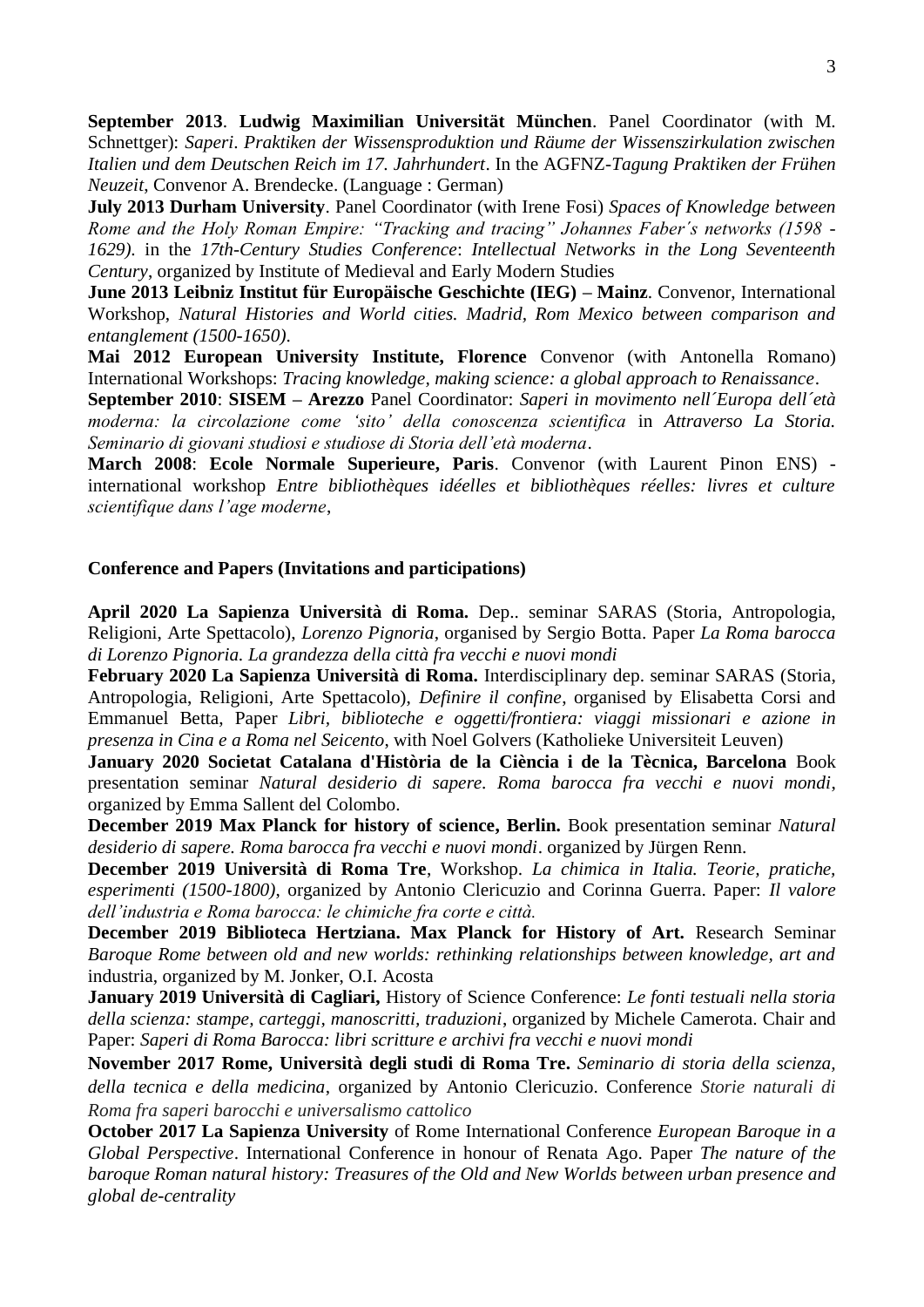**September 2016 GHI –Washington** Seminar *Between Atlantic and Pacific worlds: missionary return-travels and the making of global Roman Catholicism (1580-1670)* 

**October 2015 - DHI – Rome** Conference *Saperi sul mondo/Saperi di Roma Città-mondo, economie dei saperi, attori dell´universalismo secoli XVI-XVII. Weltstädte, Wissensökonomien, Akteure des Universalismus (16.-17. Jahrhundert)* (Italian and German)

**June 2015 DHI- Rome**. International Conference (in cooperation with Università degli Studi di Roma Tre) *Wissenskulturen und Erfahrungsräume der Diplomatie in der Frühneuzeit* (organized by Guido Braun). Paper: *Japan in Rom: Wissensproduktion und Erfahrungsräume zwischen Diplomatie und Mission (1615-1616)* 

**February 2015 CSIC - Escuela Española de Historia y Arqueología - Rome**. Workshop: *El eje católico de la Europa moderna: Papado y Casa de Austria en la investigación actual* (organised by Rubén González Cuerva). Paper: *Storie naturali, comunicazione politica e confini confessionali: un medico e un missionario fra Roma, Madrid e Darmstadt (1624-1627)* 

**December 2014 Max Planck Institut für Wissenschaftsgeschichte - Berlin**. Workshop *Institutionalisation of science in Early Modern Europe* (organised by M. Feingold, Giulia Giannini) Paper: *The Lincei and Rome Writing and publishing the Academy between the City and the World* 

**December 2014 Université de Genève,** Institut Éthique, Histoire, Humanités. Workshop *Maîtres du corps et interprètes de la nature: médecins, histoires naturelles et villes-mondes (Rome,* - 4 - *Madrid, Mexico 1500-1650)* Paper: *Roman natural histories and the making of the papal universalism*: a *physician and a missionary between two Worlds (1624-1629)* 

**September 2014 European Society for the History of Science** - **Lisbon University** International Conference. *Iberian Science in Context and its networks of Circulation*, Symposium organized by Emma Sallent del Colombo and Antonio Sánchez. Paper *Rethinking the contexts of Iberian science: missionary natural histories and world-cities* 

**January 2014**: **Università La Sapienza - Rome.** *Mediatori e agenti di Transfer culturali nell´Europa della prima età moderna*. Workshop organized by E. Valeri, P. Volpini. Paper: *Medici di corte, saperi e mediazione politica fra Roma e mondo tedesco nei primi decenni del Seicento.* 

**October 2014**: **University of California, Rome**. Early Modern Rome 2 (1341-1667) Chair. Panel *Physical & Spiritual Recreation* (Language English)

**September 2013**. **Ludwig Maximilian Universität München**. AGFNZ-*Tagung Praktiken der Frühen Neuzeit*, organised by Arndt Brendecke. Paper: *Die Wege eines Chamäleons und der Bienen. "Naturwissenschaftliche" Praktiken und Räume der politischen Kommunikation zwischen Rom und dem Darmstädter Hof (1619-1629)*.

**July 2013 Durham University**. International Conference: *Intellectual Networks in the Long Seventeenth Century*. Paper: *A Chamaeleon and the Barberini´s Bees between Rome and Darmstadt: Faber´s network as a space for naturalistic knowledge and political communication. 1619-1629* 

**October 2012 Leibniz Institut für Europäische Geschichte (IEG) – Mainz** Conference *Rom und die Naturgeschichtsschreibung der Neuen Welt. Johannes Fabers Animalia Mexicana im Spannungsfeld zwischen der neuen Welt und Herrschaftshöfen diesseits und jenseits der Alpen (1622-1628).* 

**June 2012. Bergische Universität Wuppertal**. Conference *Making science at the center of the Catholic world in the seventeenth century: spaces, interactions, circulations*." (invited by V. Remmert)

**Mai 2012 EUI, Florence** International Workshops: *Tracing knowledge, making science: a global approach to Renaissance*, (organised by S. Brevaglieri, A. Romano) Paper*: "Fare storie naturali nella Roma del Rinascimento"* (with Elisa Andretta)*.* 

**April 2012 Università la Sapienza - Rome**. *Medici di corte e reti dell´informazione politica in età moderna,* Workshop organised by M.A. Visceglia, E. Andretta. Title *Comunicazione politica e saperi scientifici attraverso le Alpi."*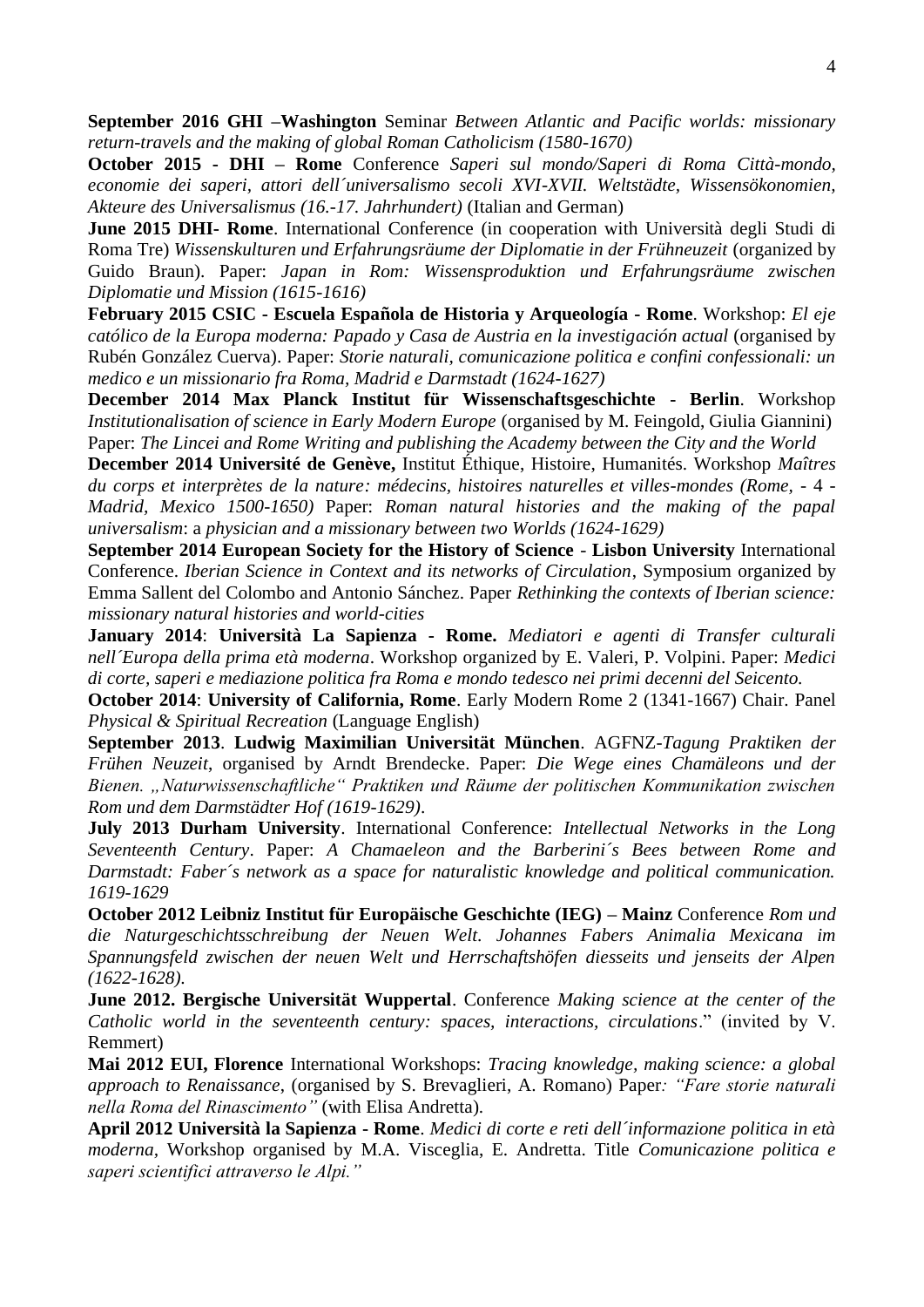**November 2011 Universität Würzburg**, Institut für Geschichte der Medizin "*Circulating knowledge, Making Europe. Johannes Faber . A German physician in the city of the pope*." (invited by Michael Stolberg)

**Novembre 2011 JGU, Mainz** Forschungskolloquium. Progetto MUSICI (organizzatrici Gesa zur Nieden e Anne-Madeleine Goulet) *Scambio culturale e histoire croisée come concetti della storia della musica europea nella prima età moderna*: *l'esempio dei musicisti europei a Roma, Venezia e Napoli.* Discussant e Paper *Circolazione culturale e Histoire croisée come concetti della storia della musica europea nella prima età moderna* (lingua italiano e tedesco)

**Mai 2011 Accademia dei Lincei Rome,** International Conference (in cooperation with Escuela Española de historia y archeologia en Roma): *Libri e saperi tra Europa e Nuovo Mondo*, Paper: "*Saperi in circolazione alla 'scala' di Roma : Nuovo Mondo e Sacro Romano Impero (1622- 1628)."* 

**June 2010 : DHI Rome**. Conference: *Saperi scientifici, comunicazione politica e mediazione culturale fra Roma e il mondo tedesco all'inizio della Guerra dei Trent'anni. Le relazioni con la corte di Assia Darmstadt (1619-1629)*.

**February 2010 : WWU Münster**– Excellence Cluster "Religion and Politics". Conference: *Writing on the American nature from the Roman perspective (1611-1651)* (invited by Barbara Stollberg-Rilinger)

**October 2008. University of Oxford**. Faculty of History, Conference: *Circulating and negotiating chemical knowledge in the city of the pope (1606-1629)*, presented at the res. seminar *The Power of Science. Circulating and negotiating knowledge in early modern Europe*. (Invited by Pietro Corsi)

**March 2008**: **Ecole Normale Superieure, Paris**. International workshop *Entre bibliothèques idéelles et bibliothèques réelles : livres et culture scientifique dans l'age moderne*, Paper : *Livres imprimés et circulation de la médecine chimique à Rome dans la première moitié du XVIIe siècle : la bibliothèque de Johannes Faber.* 

**January 2008**: **EUI**. **Firenze** Paper: *Lettori e pubblico della medicina chimica a Roma all'inizio della Guerra dei Trent'anni: le mediazioni di Johannes Faber*, presented at the Conference *Pubblico e pubblici di Antico Regime*, organised by B. Borello, A Romano, M.A. Visceglia).

**March 2007**: **Accademia Nazionale dei Lincei, Rome**. Paper: *Il cantiere editoriale del Tesoro Messicano. 1611-1630*, presented at the Conference *I Lincei e il Tesoro Messicano.*.

**February 2007**: **University of Florence**. Paper: *La censura eclesiastica nell'Italia di età moderna: storiografia, problemi e prospettive di ricerca*, presented at the Workshop *Letture e censure nell'età moderna. Temi e problemi di storia moderna*, coordinated by R. Pasta

**January 2007: Fundación Canaria Orotava de Historia de la Ciencia, Tenerife** (Spain). Paper: *L'incontro con il nuovo mondo: pratiche di comunicazione e discorso scientifico nell'orizzonte dell'Accademia dei Lincei (1611-1630)*, presented at the Workshop *Ciencia y cultura entre dos mundos*.

**October 2006: EUI Firenze** Discussant and Paper: *Riflessioni sulla recente storiografia del libro e dei consumi culturali: Italia e Francia a confronto*, presented at the Workshop *Inscrire et effacer. Discussion autour du dernier livre de Roger Chartier*, The author was present.

**October 2005: École française de Rome**. Paper: *Editoria e scienza nella Roma della prima metà del Seicento: il caso dello stampatore Mascardi*, presented at the Workshop *La culture scientifique romaine à l'époque moderne*. Convenor A. Romano

**May 1998**: **University of Florence** Paper: *Assistenza al femminile nella Venezia della seconda metà del Cinquecento: 'donne di valore' e patronage*, presented at the Conference *Committenza femminile e patronato muliebre in Italia in epoca moderna*. Convenor G. Zarri.

**February 1998**: **University of Pisa** - Department of Early Modern and Modern History. Paper: "*Spose e mogli nella pittura veneta del Cinquecento: iconografie di una scelta obbligata*", presented at Annual Workshop *Women and Gender Studies*, Convenor D. Lombardi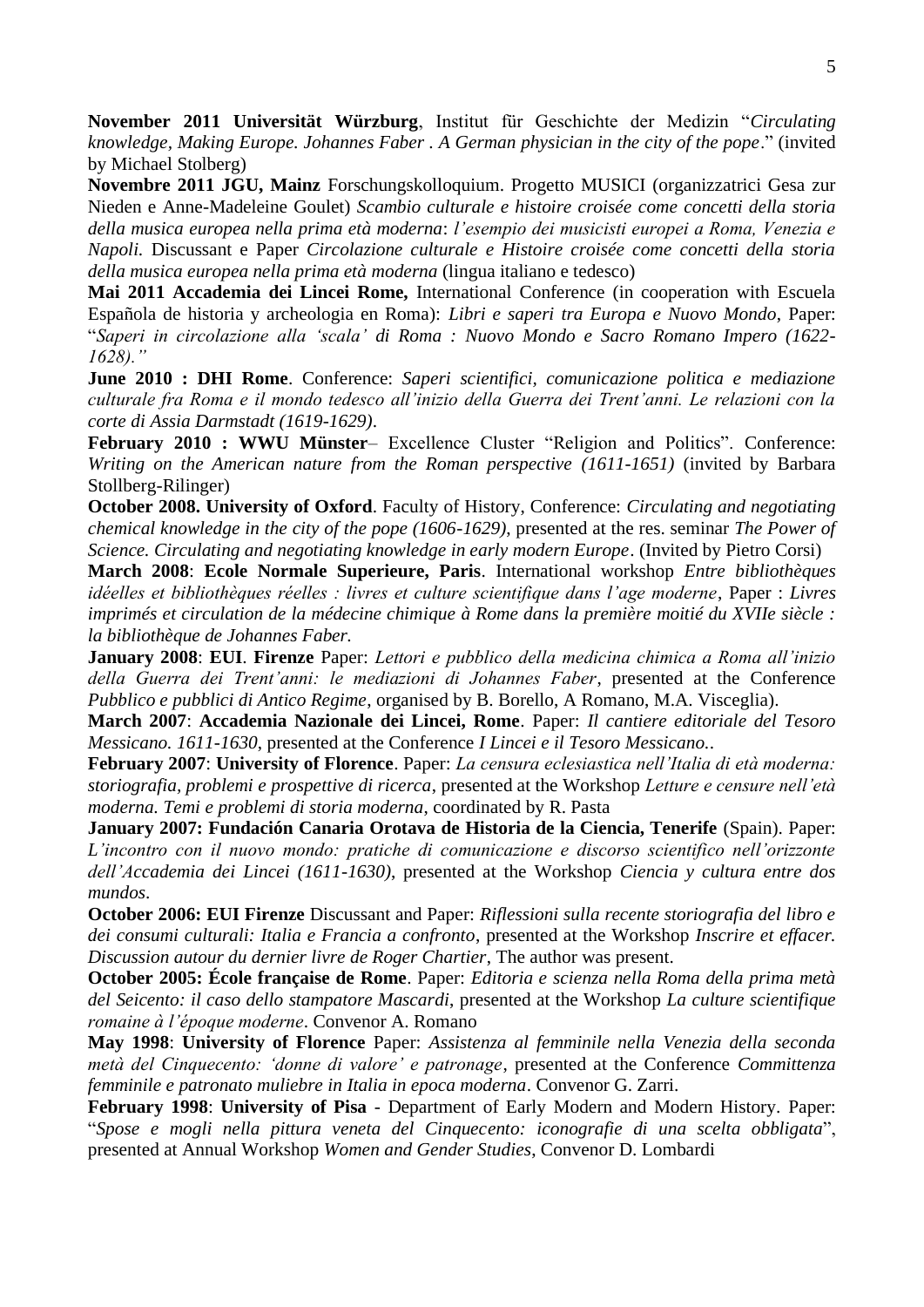**October 1996**: **Chiaravalle di Fiastra** -Tolentino. Paper: "*Assistenza al femminile nell'Ospedale degli Incurabili di Venezia: il Pellegrinaggio di S. Orsola e delle undicimila vergini di Jacopo Tintoretto"*, in *Homo Viator nella fede nella cultura nella storia*, Convenor Bonita Cleri.

# **Contribution to Project- and Internal Seminars**

**May 2016 Universität Innsbruck** Seminar *Between Atlantic and Pacific worlds: missionary*  return-travels and the making of global Roman Catholicism (1580-1670) Project discussion organized by Birgit Emich and Günter Wassilowsky (German)

**April 2016 DHI- Rome** Internal Seminar *Globalgeschichte denken. Ein situierter Blickwinkel* (with Carlo Taviani)

**October 2015 - DHI – Rome** "Conferenza del mercoledì" *Saperi sul mondo/Saperi di Roma Cittàmondo, economie dei saperi, attori dell´universalismo secoli XVI-XVII. Weltstädte, Wissensökonomien, Akteure des Universalismus (16.-17. Jahrhundert)* (Italian and German)

**March 2015 DHI- Rome** Internal Seminar *Transnationale und Globalgeschichte* (coord. by Martin Baumeister). "on Provincialising Europe", di Dipesh Chakrabarty, 2000.

**January 2012 JGU** Forschungskolloquium (Coord M. Schnettger). Paper: *Wissenszirkulation und die Entstehung Europas. Kulturelle und wissenschaftliche Kommunikation zwischen Rom und dem Heiligen Römischen Reich in der Epoche des Dreißigjährigen Krieges*." (German)

**January 2011**: **Università La Sapienza, Roma.** Dipartimento di Storia Antropologia Religioni Workshop: *I[nformation] T[echnology]-sharing: progetti a confronto*, Convenor Renata Ago, Federica Favino, Paper: "*North-South Communication in Early Modern Europe. Per un archivio integrato della corrispondenza di Johannes Faber."* 

**December 2008. EUI, Firenze**. Seminar *Libraries and circulation of scientific knowledge in early modern Rome*, within the Research Seminar *Thesis writing Seminar* coord by Anthony Molho and Antonella Romano. (English)

**November 2007**: **EUI, Firenze**. Seminar *Atlantic circuits*. *An Atlantic perspective on Francisco Hernandez's Mexican Treasury*, within the Research Seminar *Circulation and Commerce of Cultural and Material Goods (1500-1800)*, coord. By Antonella Romano and Bartolomé Yun-Casalilla. (English)

**September 2007**: **University of Florence**. Scientific organizer with R. Pasta of the International conference *Scritture dell'io fra pubblico e privato nel Settecento e nell'Ottocento*, Biblioteca Nazionale Centrale di Firenze – Facoltà di Lettere e Filosofia. Università di Firenze.

**November 2006**: **EUI, Firenze**. Seminar *Trans-national encounters with New World nature: communication practises and scientific discourse in the Lincean Mexican Treasury*, nell'ambito del Research Seminar *Trans-national Networks and Cultural Transferences, 16th -19th Centuries*, coordinated by Antonella Romano e Bartolomé Yun-Casalilla, (English)

**Novembre 2006**: **EUI, Firenze**. Workshop *Scientific Discourses on the Body (16th-19th century)*, organized by Antonella Romano. Discussant

# **TEACHING EXPERIENCES**

**2013- JGU, Mainz**. Courses History dep. and Art History Institute

**Sommersemester 2019-2020** *Wissensgeschichte* (16.-18. Jahrhundert)*. Probleme, Methoden, Fallstudien*

**Wintersemester 2018-2019** Hauptseminar "Rom und der Kirchenstaat in der Neuzeit, with Matthias Schnettger, Lutz Klinkhammer, Historischen Seminar JGU – Mainz (German)

**Sommersemester 2016-2017** "Wissen zwischen Diplomatie und Mission (16.-18. Jahrhundert)" Historischen Seminar JGU – Mainz (German)

Wintersemester 2015-2016 "Wissensgeschichte (16.-18. Jahrhundert)" - Historischen Seminar JGU – Mainz (German)

**Summersemester 2013-2014** "Methoden historischer Forschung in der Kunstgeschichte" (with E. Oy Marra) Kunsthistorischen Institut - JGU (German)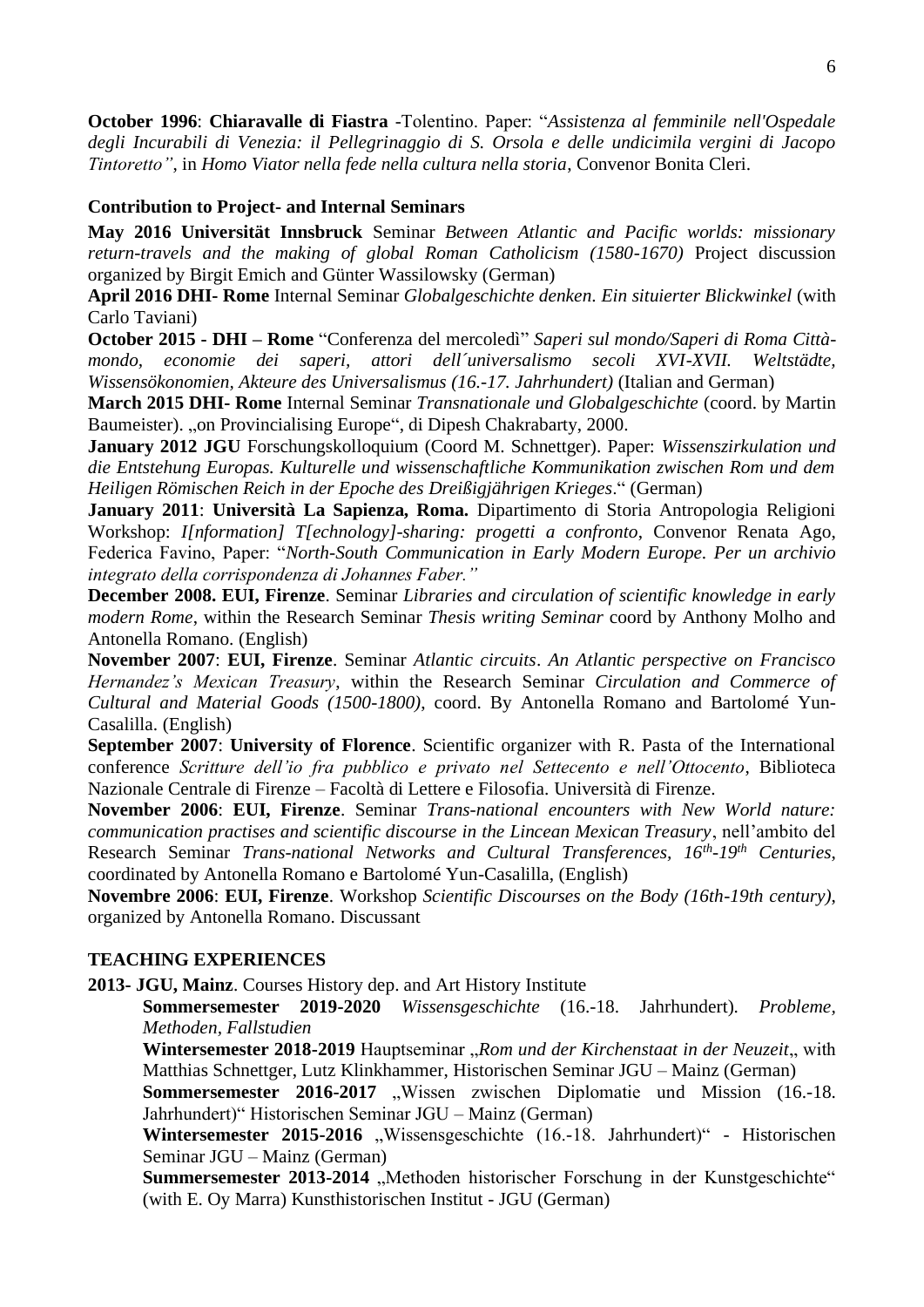Wintersemester 2013-2014. "Rom in der Frühneuzeit. 16.-18. Jahrhundert" Historischen Seminar JGU Mainz. (Language: German)

**-December 2017, Università La Sapienza, Roma.** Department SARAS *La fabbrica dei saperi*. invited by Maria Antonietta Visceglia

**-Juni 2012.** Bergische Universität Wuppertal – Historisches Seminar (Volker Remmert). Seminar: ''*Jesuiten und seine Bücher im 17. Jahrhundert. Produktion und Zirkulation von Wissen in Rom''*. (Language : German)

**-December 2011.** JGU Lessons "Rome. Powers and knowledge in the city of the pope – 16th-17th centuries)" within the course "Italien in der Frühen Neuzeit" held by M. Schnettger**.** (English)

**- December 2008.** EUI Seminar *Libraries and circulation of scientific knowledge in early modern Rome*, within *Thesis writing Seminar* cord. by Anthony Molho and A. Romano.

- **November 2007**: EUI Lecture *Atlantic circuits*. *An Atlantic perspective on Francisco Hernandez's Mexican Treasury*, within the Research Seminar *Circulation and Commerce of Cultural and Material Goods (1500-1800)*, cord. by A. Romano, Bartolomé Yun-Casalilla.

**- September 2007**: EUI Lecture *Books and Science in 17th- century Europe. Focussing on cultural brokers and asymmetric relationships* and tutorials at the Summer School *Comparative and Trans-National Approaches to the History of Europe: Theories, Methodology an d Historical Case Studies*, organised by G. Haupt, B. Yun Casalilla, A. Romano.

**- May 2007:** École française de Rome – University of Venice Ca' Foscari. Lecture *L'Accademia dei Lincei e il cantiere editoriale del Tesoro Messicano* and tutorials at the École doctorale *Comprendre et decrire le livre des temps modernes*, Convenor Jean François Chauvard (EFR) e Laurent Pinon (ENS).

**- January-March 2007**: EUI Research seminar *Commerce of Letters and Science. Print, books and libraries*, *16th-18th centuries*, with A. Romano.

**- November 2006**: EUI Lecture on *Trans-national encounters with New World nature: communication practises and scientific discourse in the Lincean Mexican Treasury*, within the Research Seminar *Trans-national Networks and Cultural Transferences, 16th-19th Centuries*, cord. by A. Romano and Bartolomé Yun-Casalilla.

- **October 2005-**: University of Florence. Research assistant of R. Pasta (Early modern History).

**- November 2004**: University of Florence Lectures on *Censorship and Practises of Control in Italy in Early Modern Ital*. Chair Early Modern History, R. Pasta

- **June 2003**: Istituto italiano di Studi Storici, Naples. Seminar on *Science, culture and society in 17th century Rome and Naples. Comparative perspectives on recent scholarship.* 

- **January 2002**: University of Florence. Doctoral seminar on *Rome in early modern time. Historiographical perspectives, new problems and approaches on the city of the pope*.

**- 1998- 1999**: Lectures on: *Women Artists in Early Modern Italy*. *Portraits, Auto-portraits and female Identities*, within the post-graduate course *History of Women Thought*, cord. by Francesca Brezzi, Terza Università degli Studi of Rome.

## **OTHER RELEVANT INFORMATION**

**Languages Italian** (mother tongue); **English**: excellent knowledge (Certificate of Advanced English - C1 Council of Europe Level); **German**: very good knowledge; **French**: discrete knowledge; **Spanish**: passive knowledge; Reading of **Latin** and **ancient Greek**.

**2008- 2009**: Parental leave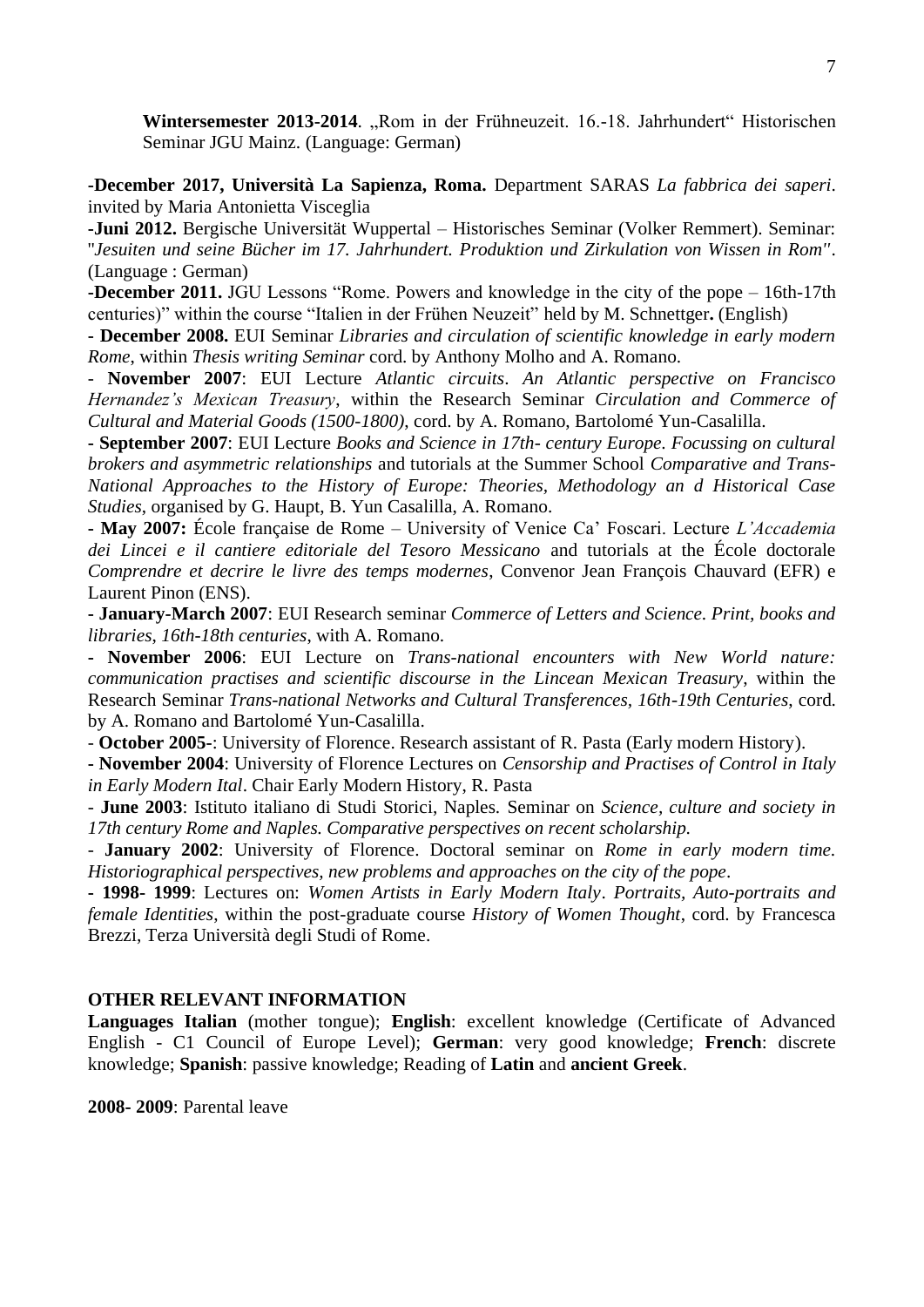#### **PUBLICATIONS**

# **BOOKS**

S. Brevaglieri, *Natural desiderio di sapere. Roma barocca fra vecchi e nuovi mondi*, Roma, Viella, La corte dei papi, 2019.

S. Brevaglieri, *Palazzo Verospi al Corso*, dir. Scientifica Scuola Superiore Normale di Pisa. Prefazione Paola Barocchi, Milano, Scheiwiller, 2001.

#### **BOOK MANUSCRIPTS IN PROGRESS**

S. Brevaglieri, *Johannes Faber. Cultural and political mediation in Baroque Rome*

S. Brevaglieri, *Cassiano Dal Pozzo and his archive of knowledge in Baroque Rome*, to be published by the Commissione per la Storia dell'Accademia, Accademia dei Lincei

#### **EDITORSHIP**

S. Brevaglieri, M. Schnettger (eds.), *Transferprozesse zwischen dem Alten Reich und Italien im 17. Jahrhundert. Wissenskonfigurationen – Akteure – Netzwerke*, Bielefeld, Transcript Verlag, 2017, *Einleitung*, pp. 9-26.

S. Brevaglieri, A. Romano (eds.) *Produzione di saperi/costruzione di spazi*, «Quaderni Storici», 142, n. 1, 2013, *Premessa,* pp. 3-19.

S. Matthews Grieco - S. Brevaglieri (eds.), *Moglie, Monaca, Serva, Cortigiana. Vita e immagine della donna tra Rinascimento e Controriforma*, Firenze, 2001.

#### **In Progress**

S. Brevaglieri (ed.), *Missionary objects, collections, museums 1500-1900*, Special issue, «Quaderni Storici» (2021).

#### **ARTICLES**

**2018** S. Brevaglieri, *Japan in Rom: Wissensproduktion und Erfahrungsräume zwischen Diplomatie und Mission (1615-1616)*, in *Wissenskulturen und Erfahrungsräume der Diplomatie in der Frühneuzeit*, ed. by Guido Braun, Berlin-Boston, De Gruyter, "Bibliothek des Deutschen Historischen Instituts in Rom", Sammelbände), 2018, pp. 235-263.

**2017** S. Brevaglieri, *Ein Chamäleon zwischen Rom und Darmstadt: Naturhistorische Geschichten und Mediation während des Dreißigjährigen Kriegs (1619-1629)*, in S. Brevaglieri, M. Schnettger (eds.),*Transferprozesse zwischen dem Alten Reich und Italien im 17. Jahrhundert. Wissenskonfigurationen – Akteure – Netzwerke*, Bielefeld, Transcript Verlag, 2017, pp. 243-286.

**2015** S. Brevaglieri, *Medici e mediazione politica all'inizio della Guerra dei Trent'Anni: la corte di Assia-Darmstadt e le storie naturali di Roma*, in *Tramiti. Figure e Spazi della mediazione politica*, ed. by M.A. Visceglia, Roma, Viella, 2015, pp. 63-99.

**2015** S. Brevaglieri, *Die Wege eines Chamäleons und dreier Bienen. Naturgeschichtliche Praktiken und Räume der politischen Kommunikation zwischen Rom und dem Darmstädter Hof zu Beginn des Dreißigjährigen Krieges*, in *Praktiken der Frühen Neuzeit*, Akten der AGFNZ-*Tagung* ed. by A. Brendecke, Wien, 2015, pp. 122-130.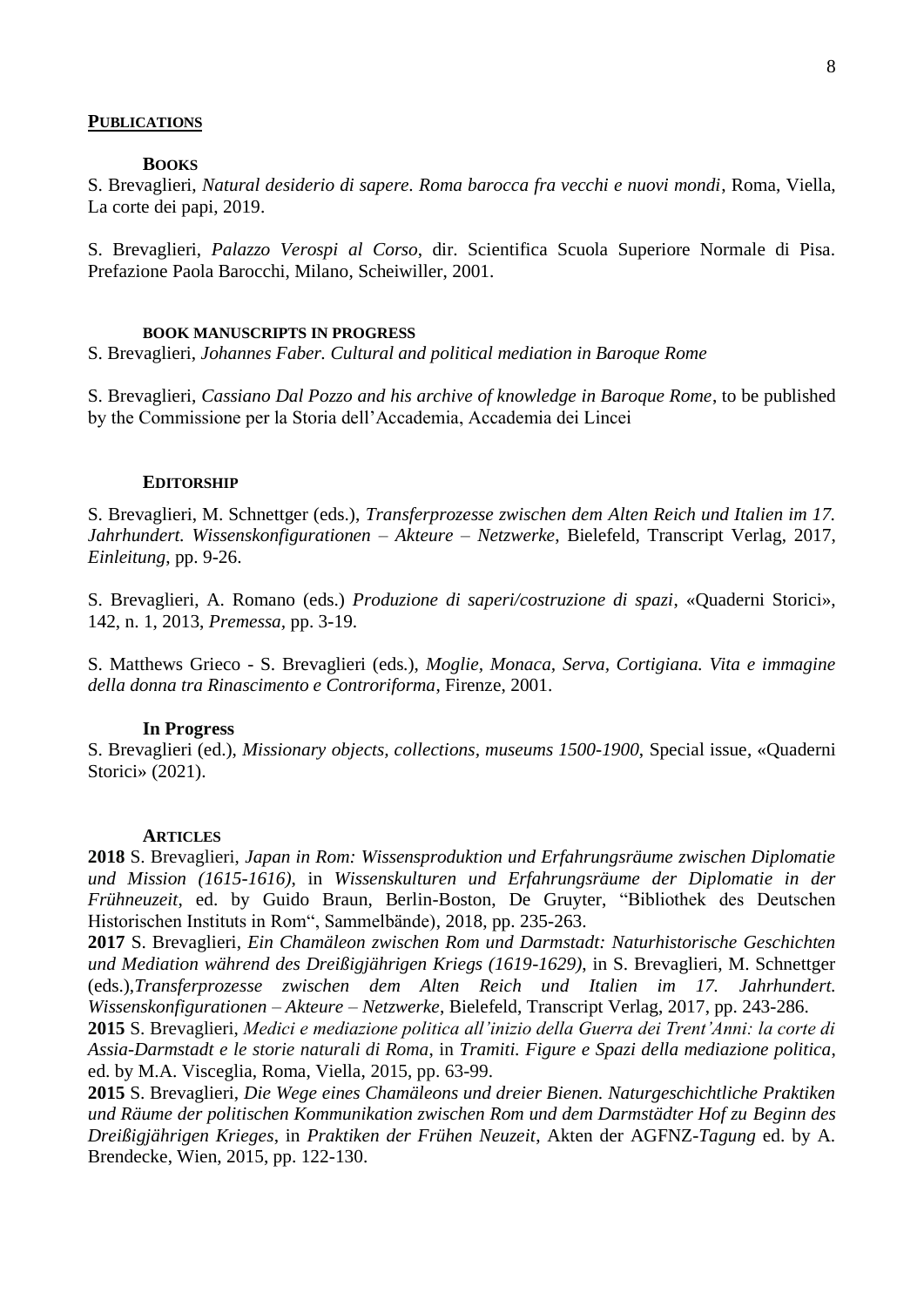**2015** S. Brevaglieri, M. Schnettger, *Saperi*. *Praktiken der Wissensproduktion und Räume der Wissenszirkulation zwischen Italien und dem Deutschen Reich im 17. Jahrhundert*, in *Praktiken der Frühen Neuzeit*, Akten der AGFNZ-*Tagung,* ed. by A. Brendecke, Wien, 2015, pp. 9-22.

**2013** S. Brevaglieri, E. Andretta, *Storie naturali a Roma fra Antichi e Nuovi mondi. Il «Dioscorides» di Andrés Laguna (1555) e gli «Animalia Mexicana» di Johannes Faber (1628)*, in S. Brevaglieri, A. Romano (eds.) *Produzione di saperi/costruzione di spazi*, «Quaderni Storici», 142, n. 1, 2013, pp. 43-88.

**2013** S. Brevaglieri, A. Romano, *Premessa*, in *Produzione di saperi/costruzione di spazi*, eds. by S. B, «Quaderni Storici», 142, n. 1, 2013, pp. 1-19.

**2013** S. Brevaglieri, *Saperi in circolazione alla scala di Roma. Un´agenda di ricerca per il Tesoro Messicano*, in Il *Tesoro messicano*. *Libri e saperi tra Europa e Nuovo Mondo*, atti del convegno di Roma maggio 2011, ed. by M. Guardo and M.E. Cadeddu, Florence, Olsckhi, 2013, pp. 243-256.

**2009**. S. Brevaglieri, *Science, Books and Censorship in the Academy of the Lincei. Johannes Faber as cultural mediator*, in *Conflicting Duties. Science, Medicine and Religion in Rome (1550-1750)*, ed. by Maria Pia Donato and Jill Kraye, London-Turin, Warburg Institute Colloquia, 15, 2009, pp. 109-133.

**2009.** S. Brevaglieri, *Editoria e scienza nella Roma della prima metà del Seicento: il caso dello stampatore Mascardi*, in *Rome et la science moderne entre Renaissance et Lumières*, ed. by A. Romano, Rome, Ecole Française de Rome, 2009, pp. 257-319.

**2008.** *Libri e circolazione della cultura scientifica nella Roma del Seicento: la biblioteca di Johannes Faber*, in *Le Livre scientifique en Italie à l'âge moderne*, ed. by Laurent Pinon, in «Mélanges de l'Ecole Française de Rome. Italie et Méditerranée», 2008, 2, pp. 425-444.

**2007***.* S. Brevaglieri, *Il cantiere del* Tesoro Messicano *tra Roma e l'Europa. Pratiche di comunicazione e strategie editoriali nell'orizzonte dell'Accademia dei Lincei (1610-1630)*, in S. Brevaglieri, L. Guerrini, F. Solinas, *Sul Tesoro Messicano & su alcuni disegni del Museo Cartaceo di Cassiano dal Pozzo*, Rome, 2007, pp. 1-68.

**2000**. *Assistenza e patronage femminile a Venezia nella seconda metà del Cinquecento: la Compagnia di S. Orsola, Tintoretto e l'altare degli Incurabili*, «Quaderni Storici», 104, 2000, n. 2, pp. 355-391

**1996.** *Il Pellegrinaggio di Orsola e delle Undicimila Vergini di Iacopo Tintoretto*, in B. Cleri (ed.), *Homo Viator nella fede, nella cultura, nella storia*, Urbino, 1996, pp. 269-284.

**1995**. *Tiziano, le Dame con il piatto e l'allegoria matrimoniale*, «Venezia Cinquecento», V, 1995, n. 10, pp. 123-160.

## **In Progress**

S. Brevaglieri, *The origins of Propaganda Fide Museum: missionary gifts and urban agency in the Baroque Rome*, in *Missionary ethnographies* (titolo provvisorio), numero monografico, «Quaderni Storici», ed by S. Brevaglieri.

## **Discussions**

S. Brevaglieri, *Quale storia mondiale dell'Italia? Uno sguardo sull'età moderna*, in Roberto Zaugg, Georg Christ, Sabina Brevaglieri, Marco Rovinello, *Italien in der Globalgeschichte/ L'Italia nella storia globale Un forum, Ein Forum*, ed. by Roberto Zaugg, in «Schweizerische Zeitschrift für Geschichte / Revue Suisse d'Histoire», april 2020 (transl. in German), pp. 237-259; pp. 261-282

S. Brevaglieri (with Edoardo Ales), *Il lavoro in età moderna: un percorso di lettura*, in «Giornale di Diritto del Lavoro e di Relazioni Industriali», forthcoming 2020